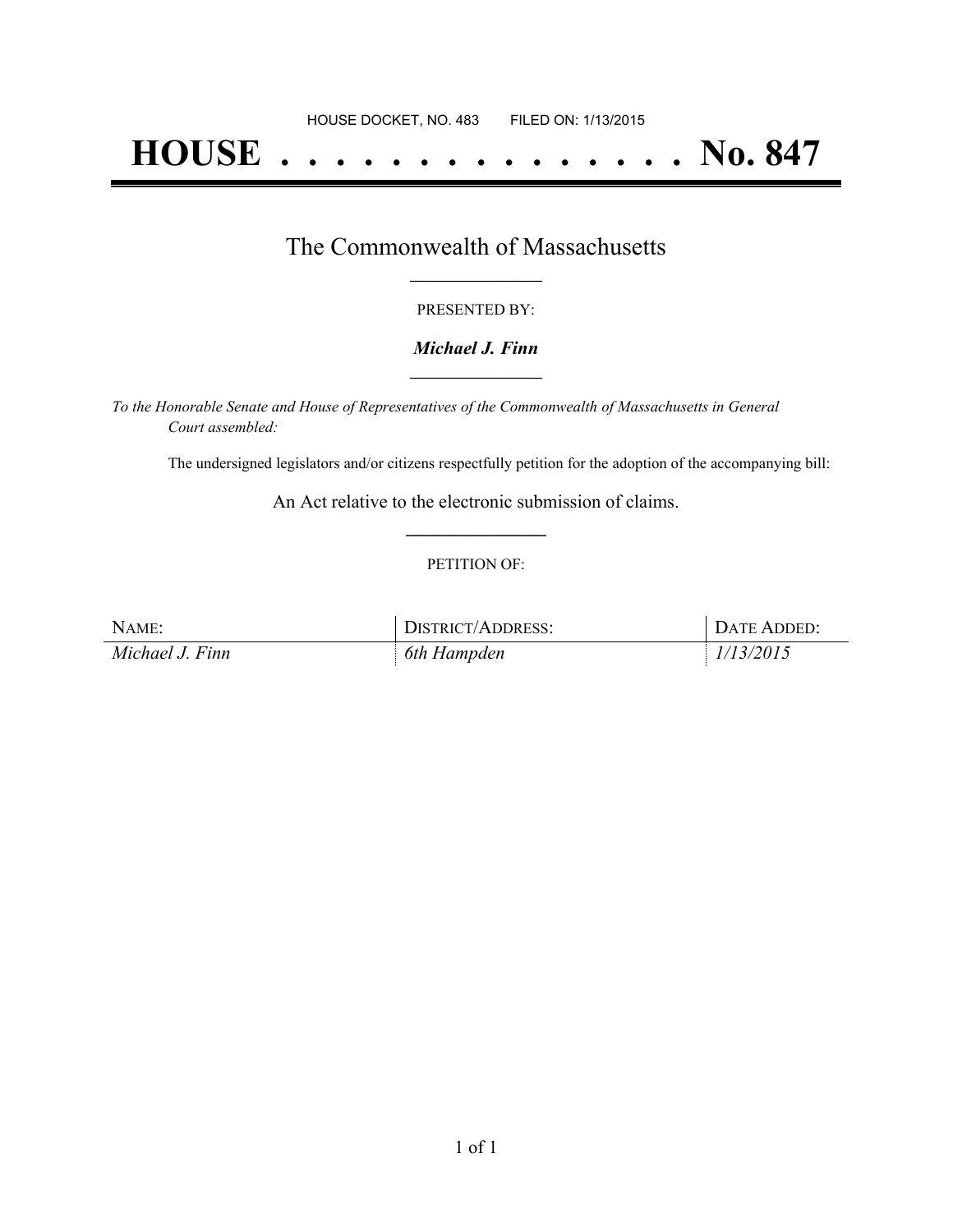By Mr. Finn of West Springfield, a petition (accompanied by bill, House, No. 847) of Michael J. Finn relative to the electronic submission of insurance claims. Financial Services.

## The Commonwealth of Massachusetts

**In the One Hundred and Eighty-Ninth General Court (2015-2016) \_\_\_\_\_\_\_\_\_\_\_\_\_\_\_**

**\_\_\_\_\_\_\_\_\_\_\_\_\_\_\_**

An Act relative to the electronic submission of claims.

Be it enacted by the Senate and House of Representatives in General Court assembled, and by the authority *of the same, as follows:*

1 SECTION 1. Section 108 of Chapter 175 of the General Laws, as appearing in the 2012 2 Official Edition, is hereby amended by striking out subsection 4(c) and inserting in place thereof 3 the following:

 4(c). Within fifteen days after an insurer's receipt of notice of claim by a claimant or provider under a policy of accident and sickness insurance which is delivered or issued for delivery in the commonwealth, and which provides hospital expense, medical expense, surgical expense or dental expense insurance, the insurer shall furnish such forms as are usually furnished by it for filing proofs of loss. Within forty-five days from said receipt of notice if payment is not made the insurer shall notify the claimant in writing specifying the reasons for the nonpayment or whatever further documentation is necessary for payment of said claim within the terms of the policy. If the insurer fails to comply with the provisions of this paragraph, said insurer shall pay, in addition to any benefits which inure to such claimant or provider, interest on such benefits, which shall accrue beginning forty-five days after the insurer's receipt of notice of claim at the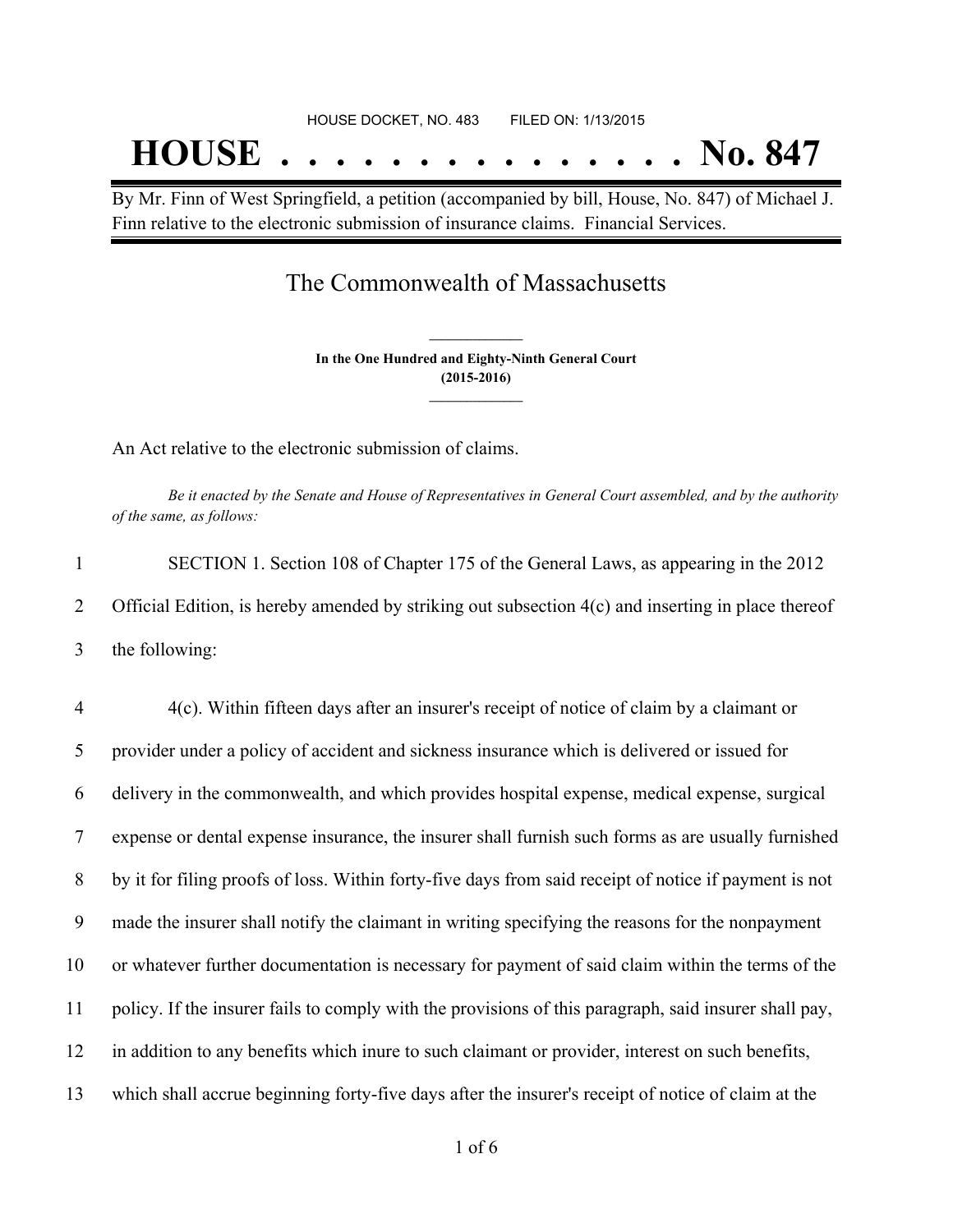rate of one and one-half percent per month, not to exceed eighteen percent per year. The provisions of this paragraph relating to interest payments shall not apply to a claim which an insurer is investigating because of suspected fraud. Beginning on January 1, 2017, the provisions of this paragraph shall only apply to claims for reimbursement submitted electronically.

 SECTION 2. Section 110 of Chapter 175 of the General Laws, as appearing in the Official Edition, is hereby amended by striking out subsection (G) and inserting in place thereof the following:

 (G) For purposes of this section the term ""notice of a claim'' shall mean any notification whether in writing or otherwise, to an insurer or its authorized agent, by any person, firm, association, or corporation asserting right to payment under a policy of insurance which reasonably apprises the insurer of the existence of a claim.

 Within fifteen days after an insurer's receipt of notice of claim by a claimant under a general or blanket policy of accident and sickness insurance which is delivered or issued for delivery in the commonwealth, and which provides hospital expense, medical expense, surgical expense or dental expense insurance, the insurer shall furnish such forms as are usually furnished by it for filing proofs of loss. Within forty-five days from said receipt of notice if payment is not made the insurer shall notify the claimant in writing specifying the reasons for the nonpayment or whatever further documentation is necessary for payment of said claim within the terms of the policy. If the insurer fails to comply with the provisions of this paragraph, said insurer shall pay, in addition to any benefits which inure to such claimant or provider, interest on such benefits, which shall accrue beginning forty-five days after the insurer's receipt of notice of claim at the rate of one and one-half percent per month, not to exceed eighteen percent per year. The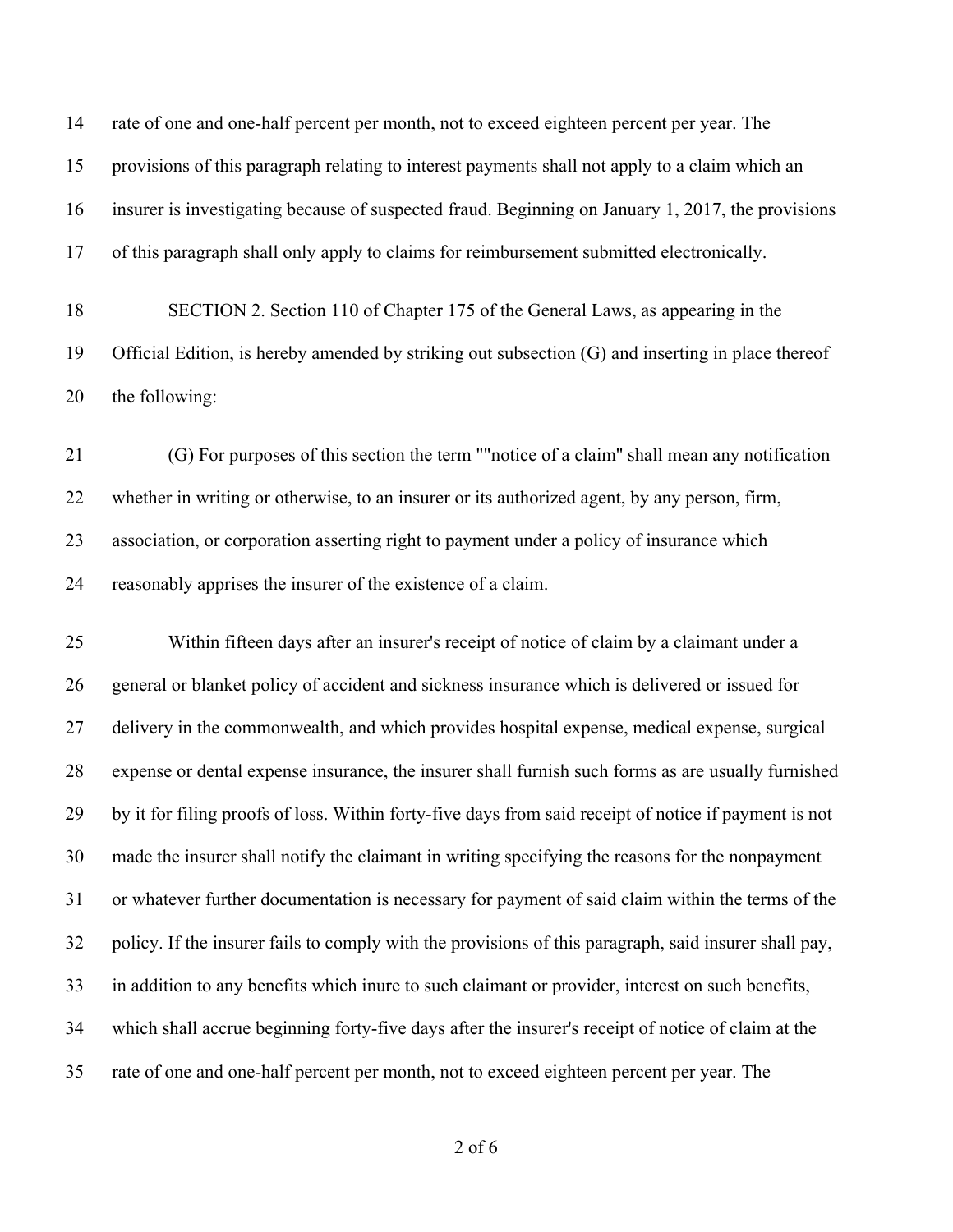provisions of this paragraph relating to interest payments shall not apply to a claim which an insurer is investigating because of suspected fraud. Beginning on January 1, 2017, the provisions of this paragraph shall only apply to claims for reimbursement submitted electronically.

 SECTION 3. Chapter 176G of the General Laws, as appearing in the Official Edition, is hereby amended by striking out section 6 and inserting in place thereof the following:

 Section 6. A health maintenance organization may enter into contractual arrangements with any other person or company for the provision, to the health maintenance organization, of health services, insurance, reinsurance and administrative, marketing, underwriting or other services on a nondiscriminatory basis. A health maintenance organization shall not refuse to contract with or compensate for covered services an otherwise eligible provider solely because such provider has in good faith communicated with one or more of his current, former or prospective patients regarding the provisions, terms or requirements of the organization's products as they relate to the needs of such provider's patients. No contract between a participating provider of health care services and a health maintenance organization shall be issued or delivered in the commonwealth unless it contains a provision requiring that within 45 days after the receipt by the organization of completed forms for reimbursement to the provider of health care services, the health maintenance organization shall (i) make payments for such services provided, (ii) notify the provider in writing of the reason or reasons for nonpayment, or (iii) notify the provider in writing of what additional information or documentation is necessary to complete said forms for such reimbursement. If the health maintenance organization fails to comply with this paragraph for any claims related to the provision of health care services, said health maintenance organization shall pay, in addition to any reimbursement for health care services provided, interest on such benefits, which shall accrue beginning 45 days after the health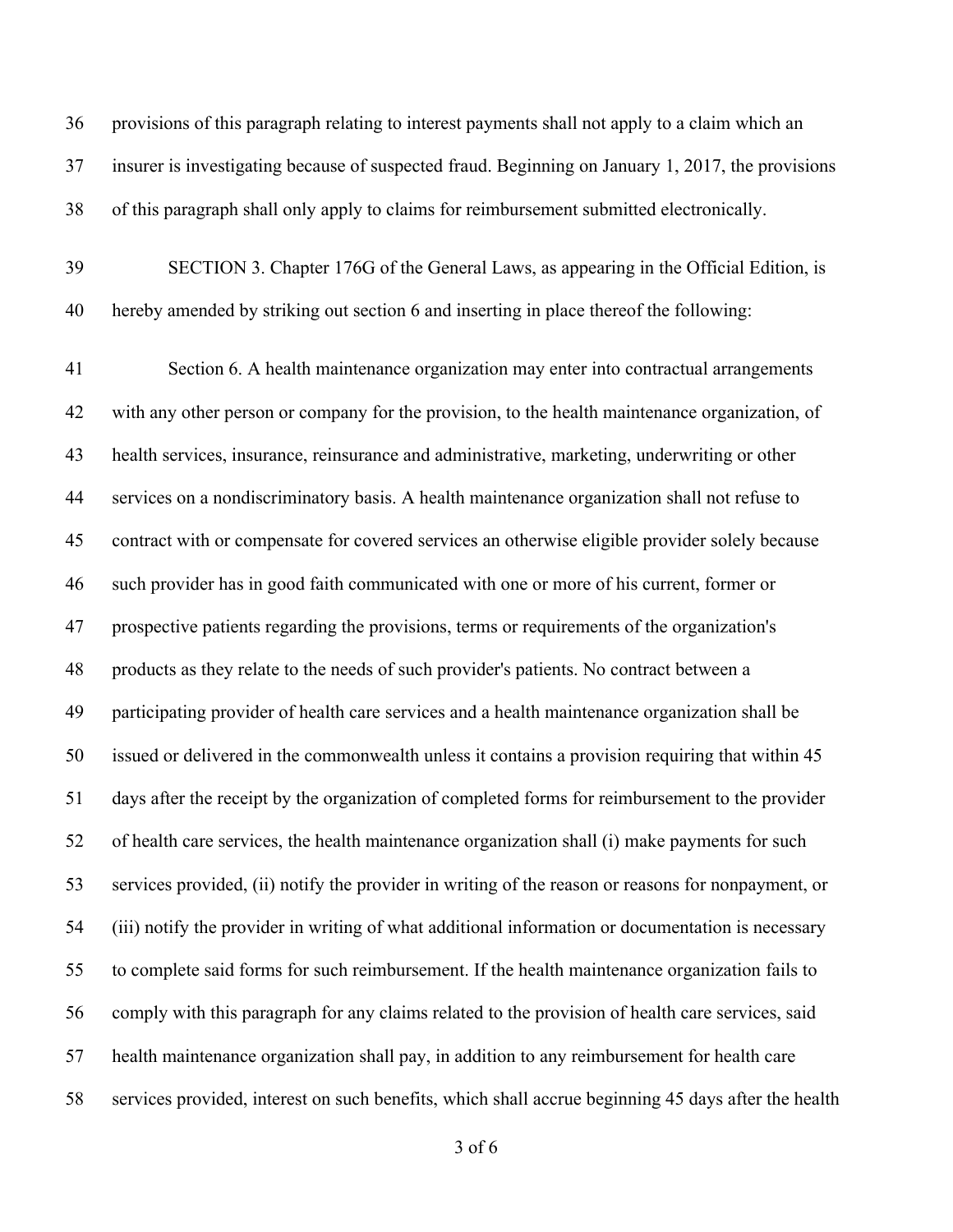maintenance organization's receipt of request for reimbursement at the rate of 1.5 per cent per month, not to exceed 18 per cent per year. The provisions of this paragraph relating to interest payments shall not apply to a claim that the health maintenance organization is investigating because of suspected fraud. No contract between a participating home health agency or a participating licensed hospice agency and a health maintenance organization shall be issued or delivered in the commonwealth that requires the participating home health agency or participating licensed hospice agency to be accredited by the Joint Commission on Accreditation of Healthcare Organizations or other national accrediting body if it is certified for participation in the Medicare program, Title XVIII of the federal Social Security Act, 42 U.S.C. Sections 1395 et seq. Beginning on January 1, 2017, the provisions of this paragraph shall only apply to claims for reimbursement submitted electronically.

 SECTION 4. Chapter 176I of the General Laws, as appearing in the Official Edition, is hereby amended by striking section 2 and inserting in place thereof the following:

 Section 2. An organization may enter into a preferred provider arrangement with one or more health care providers upon a determination by the commissioner that the organization and the arrangement comply with the requirements of this chapter and the regulations hereunder. An organization shall not condition its willingness to allow any health care provider to participate in a preferred provider arrangement on such health care provider's agreeing to enter into other contracts or arrangements with the organization that are not part of or related to such preferred provider arrangements. An organization shall not refuse to contract with or compensate for covered services an otherwise eligible participating or nonparticipating provider solely because such provider has in good faith communicated with one or more of his current, former or prospective patients regarding the provisions, terms or requirements of the organization's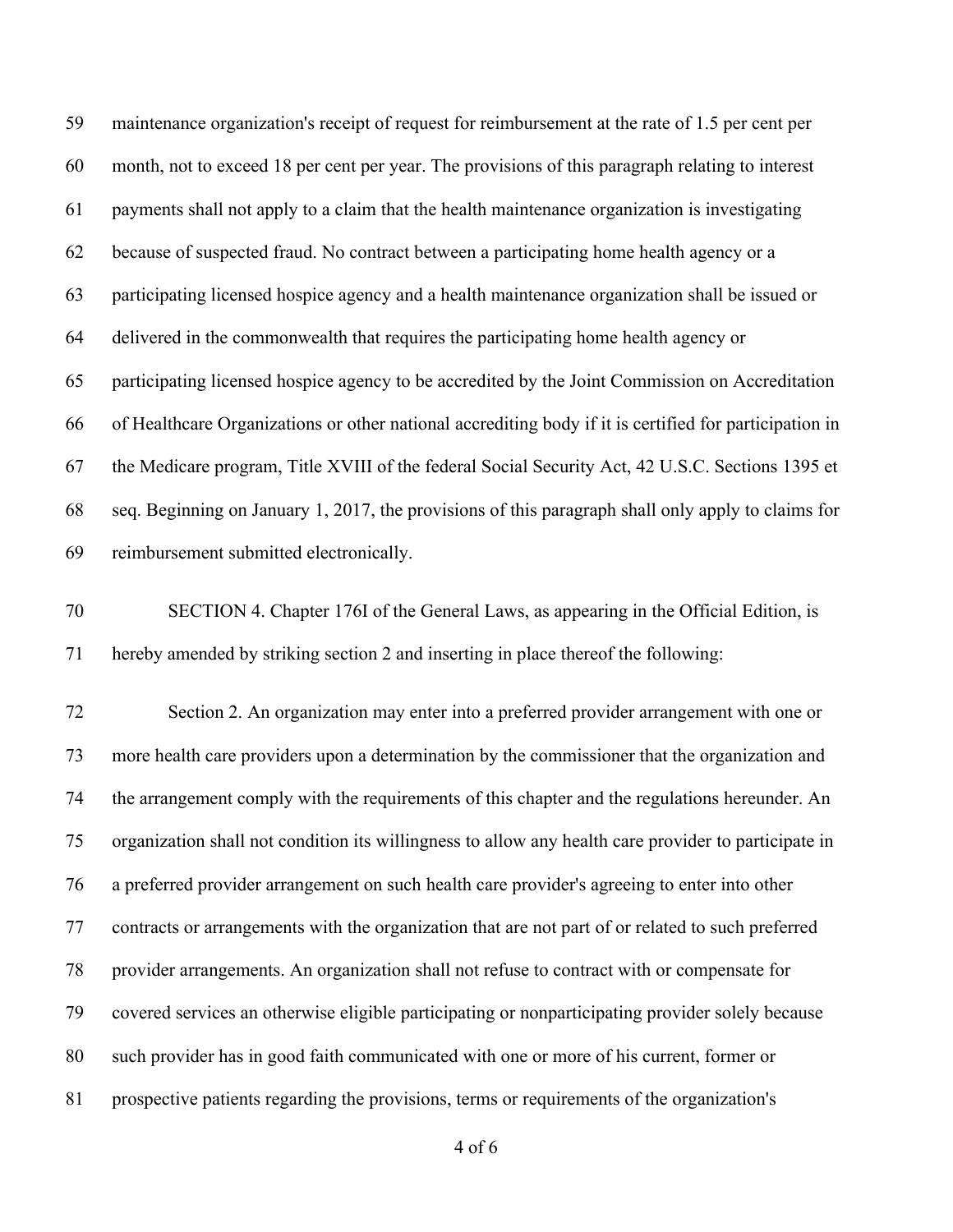products as they relate to the needs of such provider's patients. A preferred provider arrangement entered into between an organization and a home health agency or licensed hospice agency shall not require the participating home health agency or participating licensed hospice agency to be accredited by the Joint Commission on Accreditation of Healthcare Organizations or other national accrediting body if the agency is certified for participation in the Medicare program, Title XVIII of the federal Social Security Act, 42 U.S.C. Sections 1395 et seq.

 An organization shall submit information concerning any proposed preferred provider arrangements to the commissioner for approval in accordance with regulations promulgated by the commissioner. Said regulations shall comply with the applicable provisions of chapter thirty A of the General Laws. Said information shall include at least the following: (a) a description of the health services and any other benefits to which the covered person is entitled; (b) a description of the locations where and the manner in which health services and other benefits may be obtained; (c) a copy of the evidence of coverage; (d) copies of any contracts with preferred providers; (e) a description of the rating methodology and rates. The arrangement shall meet the following standards: (a) Standards for maintaining quality health care, including satisfying any quality assurance regulations promulgated by any state agency; (b) Standards for controlling health care costs; (c) Standards for assuring reasonable levels of access of health care services and an adequate number and geographical distribution of preferred providers to render those services; (d) Standards for assuring appropriate utilization of health care service; and (e) Other standards deemed appropriate by the commissioner.

 No organization may enter into a preferred provider arrangement with one or more health care providers unless said written arrangement contains a provision requiring that within 45 days after the receipt by the organization of completed forms for reimbursement to the health care